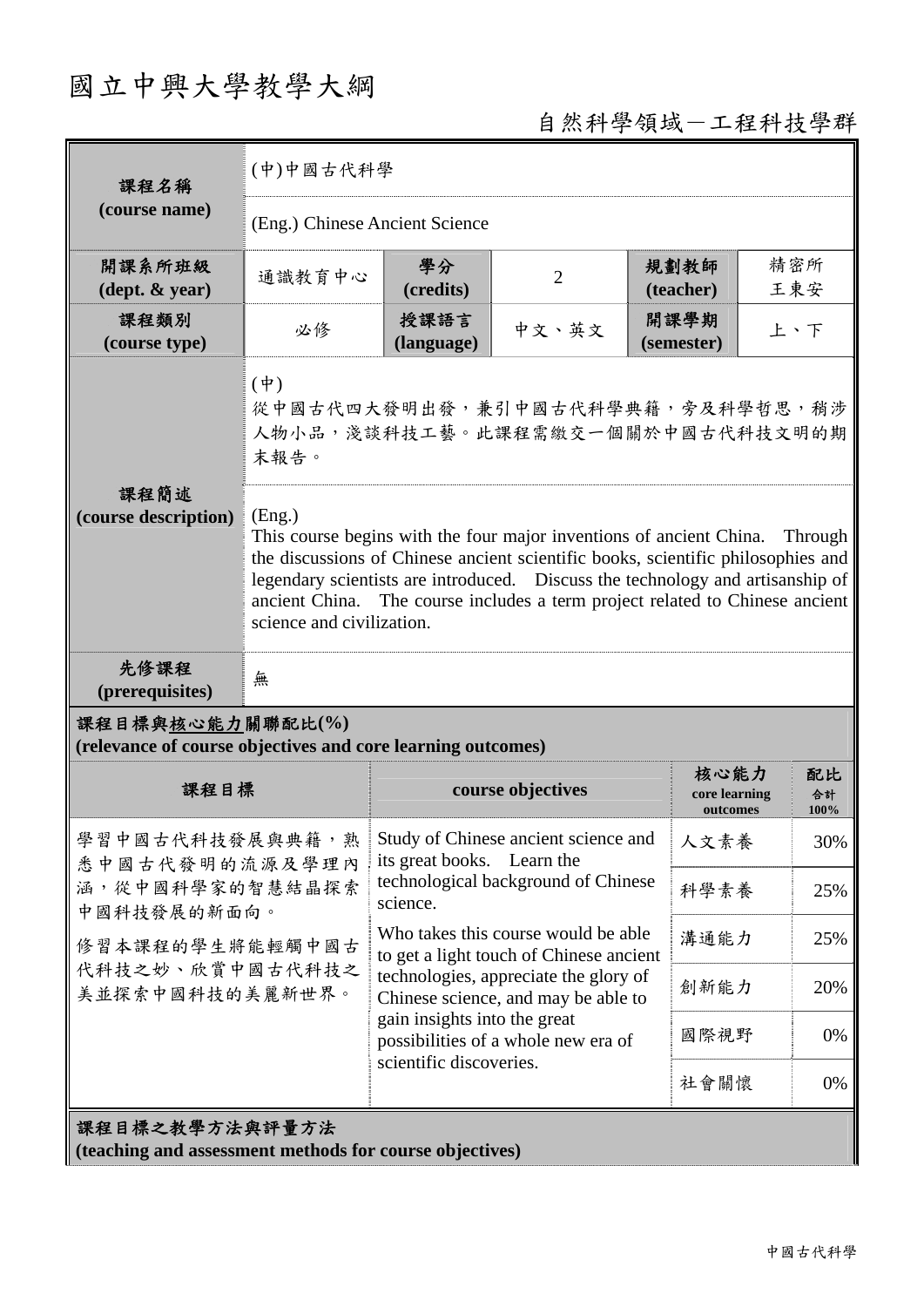| 教學方法 (teaching methods) | 學習評量方式 (evaluation)    |
|-------------------------|------------------------|
| Lecture,                | Essay $30\%$ ,         |
| drama,                  | Class discussions 20%, |
| classroom discussions,  | Drama 20%,             |
| group project.          | Final report 30%       |

## 授課內容(單元名稱與內容、習作 **/** 考試進度、備註) **(course content and homework / tests schedule)**

| Week           | Lecture Topic       | Homework           |
|----------------|---------------------|--------------------|
| $\mathbf{1}$   | 課程簡介 Overview       |                    |
| $\overline{2}$ | 造紙術 (工藝 I)          |                    |
| 3              | 印刷術 (工藝II)          |                    |
| $\overline{4}$ | 考工記 (工藝III)         |                    |
| 5              | 天工開物 (工藝 IV)        | Essay              |
| 6              | 宋應星 PK 阿格里柯拉(工藝 V)  |                    |
| $\overline{7}$ | 火藥 (武器 I)           |                    |
| 8              | 武經總要 (武器 II)        | Drama              |
| 9              | 郭靖黃蓉與宋遼蒙古軍 (武器 III) |                    |
| 10             | 武備志 (武器 IV)         |                    |
| 11             | 指南針、物理小識 (物理、天文 I)  | Essay              |
| 12             | 天地動容之張衡 (物理、天文 II)  |                    |
| 13             | 張遂,法名一行 (物理、天文 III) |                    |
| 14             | 不可思議之祖沖之 (數學 I)     | Final report topic |
| 15             | 農政全書(農業、醫藥I)        |                    |
| 16             | 本草綱目(農業、醫藥II)       |                    |
| 17             | 植物名實圖考(農業、醫藥III)    |                    |
| 18             | 期末報告 Presentation   | Final report       |

教科書與參考書目(書名、作者、書局、代理商、說明) **(textbook & other references)**

教科書

《天工開物》(明)宋應星原著;潘吉星譯注,臺北:臺灣古籍出版有限公司(2004)。

參考書目

1.《武經總要》(宋)曾公亮、丁度著;王雲五,臺北:臺灣商務。